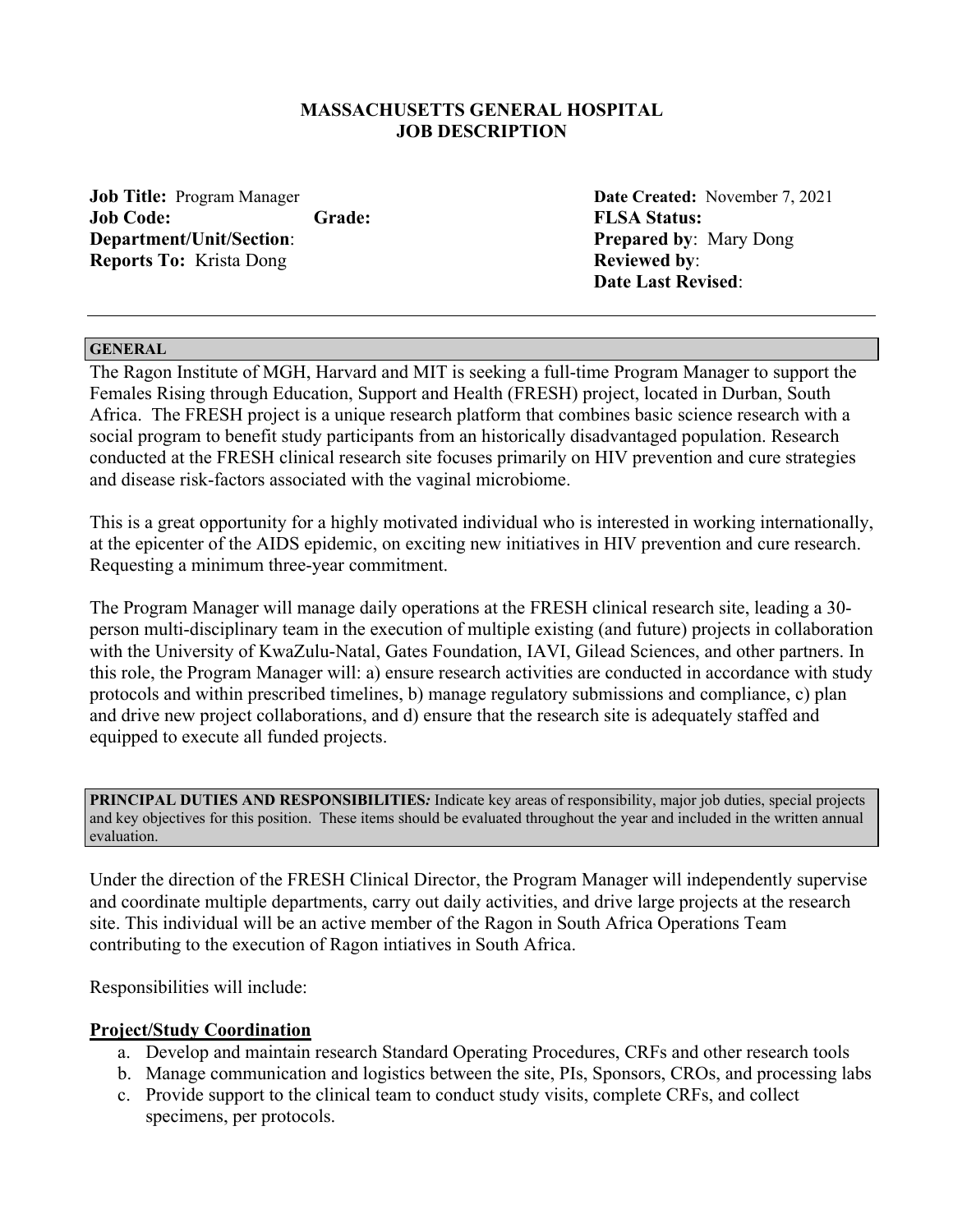- d. Ensure enrollment targets and project milestones are met
- e. Ensure site is prepared for audits by Sponsors and CROs

## **Staff Supervision**

- a. Lead weekly staff meetings.
- b. Assist Clinical Director with training, direction, guidance and support of staff in their roles and responsibilities
- c. Conduct on-going assessment of their tasks, provide feedback.
- d. Oversee annual staff performance review process
- e. Assist with recruitment, interviews and hiring of new staff members as needed. Supervise orientation and ensure training requirements for new staff.
- f. Assist the Clinical Director in the creation and maintenance of Delegation Logs, job descriptions and project organogram
- g. Directly supervise and support the Site Coordinator in the following tasks
	- Ensure physical structure and all equipment are maintained and functioning properly
	- Oversee repair and maintenance, manage vendors.
	- Develop and manage inventory systems, insurance coverage/claims
	- Maintain communication and negotiate needs/issues with facility management
	- Develop and maintain Standard Operating Procedures (SOPs) for site management processes.
	- Coordinate events and meetings

## **Regulatory**

- a. For all studies, ensure research activities are conducted per approved protocols
- b. Overall management of IRB submissions, including preparation and submission of protocol applications. This may also include assisting with protocol development, consent writing and preparation of recruitment and other study materials as required.
- c. Assist with Quality Assurance and Quality Control internal audits to monitor regulatory compliance of investigators and research staff
- d. Obtain Community Advisory Board (CAB) approvals to meet IRB requirements

# **Data Management**

- a. Manage data requests from PIs.
- b. Supervise the Data Team and monitor Quality Control procedures to ensure accuracy and completeness of data collected
- c. Ensure data is transmitted to Sponsors, within prescribed timelines

# **Community Engagement**

- a. Maintain communication with Community Advisory Boards (CABs) and organize regular research updates from PIs to ensure CAB is well-informed and supportive of all research activities
- b. Work with the clinical team to develop and nurture strong relationships with local clinics/hospital where participants are referred for care

### **Communication**

- a. Initiate, coordinate, and lead meetings with Principal Investigators, Project/Study Coordinators and collaborating research scientists.
- b. Respond to all requests for information and or documentation from Sponsors, PIs and CROs.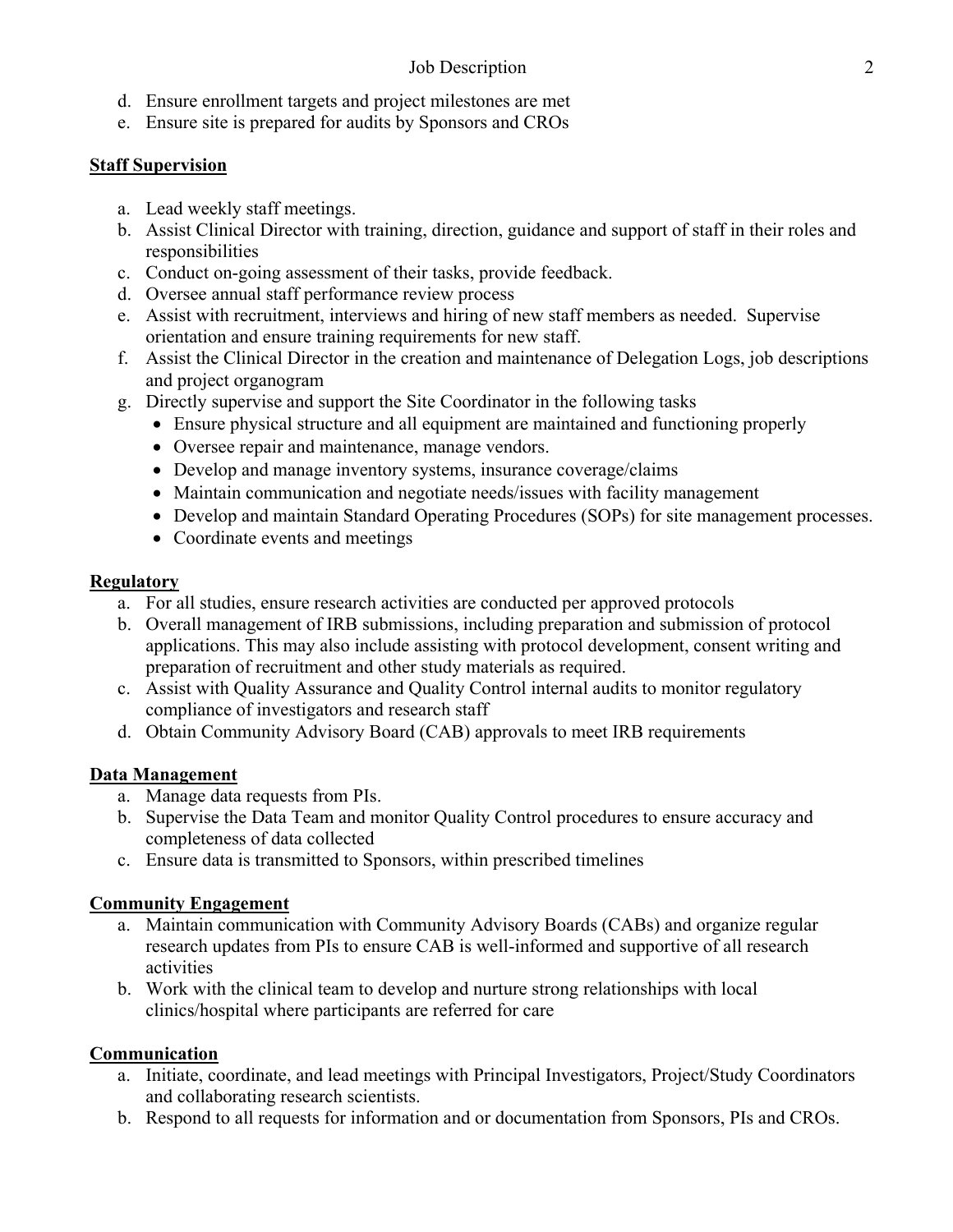### Job Description 3

- c. Facilitate communication between stakeholders on multiple projects.
- d. Maintain close communication with the Clinical Director; provide frequent progress reports.

**LICENSES, CERTIFICATIONS, and/or REGISTRATIONS** (if applicable): Specify minimum credentials and clearly indicate if preferred or required

Good Clinical Practices (GCP) training certificate. Program Management Professional (PMP) Certification a plus

**EDUCATION:** Specify minimum education and clearly indicate if preferred or required

BA or BSc required; MPH preferred

**EXPERIENCE:** Specify minimum creditable years of experience and clearly indicate if preferred or required

- 4+ years of experience as Program Manager/Senior Project Manager in clinical research environment. Clinical trial experience preferred.
- International work experience, a plus.
- Experience with Institutional Review Board (IRB) communications, including drafting and coordination of IRB submissions.

**SKILLS/ ABILITIES/ COMPETENCIES REQUIRED:** (MUST be realistic, measurable, objective, and related to the essential functions of the job.)

- Candidates must have demonstrated, outstanding project management skills in a clinical research environment.
- Able to manage IRB submissions and regulatory compliance with Investigators and other research staff
- Must be highly organized; self-motivated and assertive, with good problem-solving ability
- Ability to work independently and as a team member, in fast-paced, demanding, clinical research environment in an effective and flexible manner.
- Must have excellent written and verbal communication skills.
- Expertise with Microsoft Office programs is essential
- Willing to be based full-time in Durban, South Africa. Minimum 3-year commitment
- Flexibility to occasionally work evenings or weekends
- Strong candidates have a demonstrated interest in HIV and/or women's health initiatives

### *WORKING CONDITIONS:* Describe the conditions in which the work is performed.

This is a full-time position in Durban, South Africa. Work is to be performed on-site, daily, at the FRESH Clinical Research Site, located in the Umlazi township.

### *APPROVAL*:

Name: Date Date Date